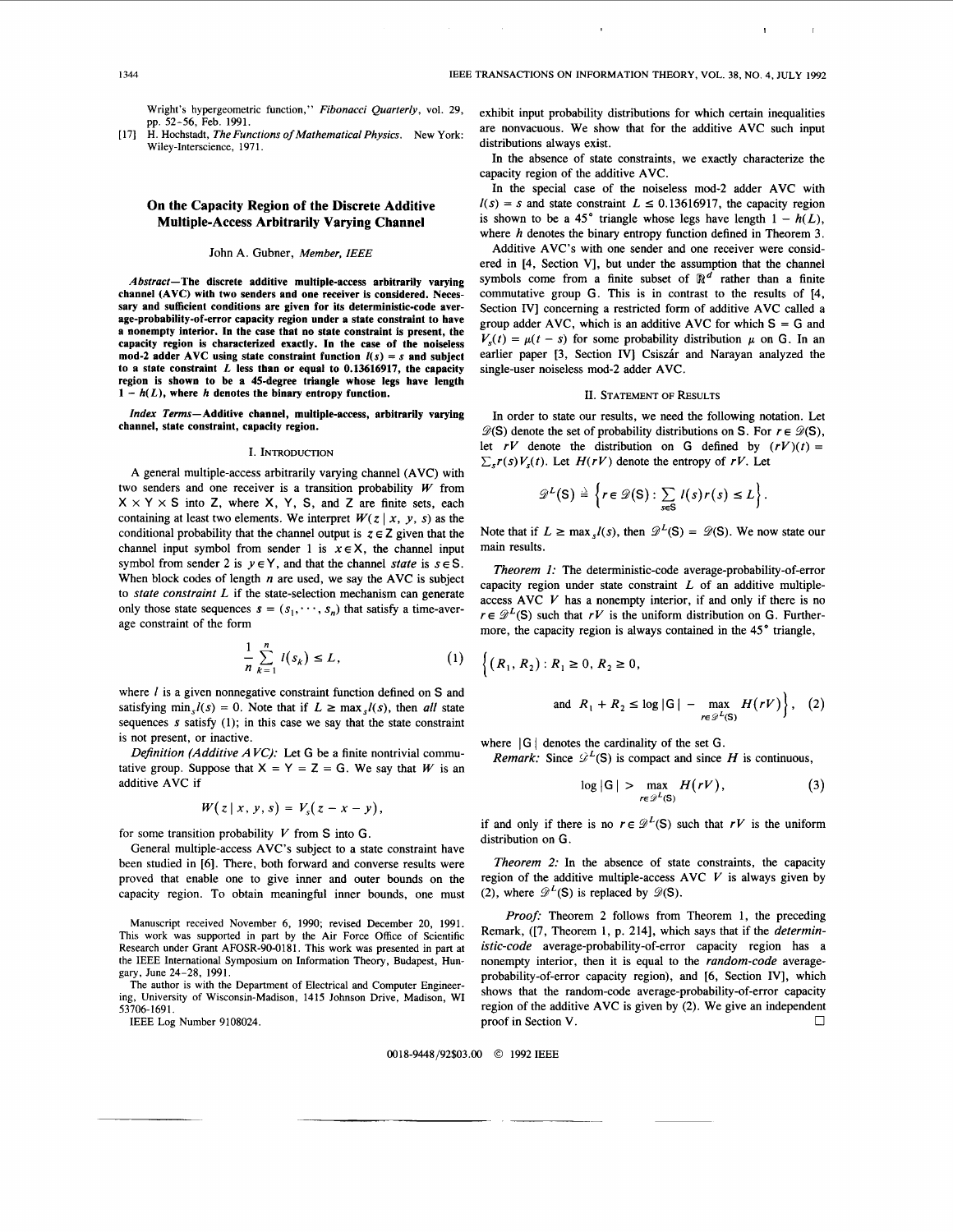We now consider the noiseless mod-2 adder AVC, which is defined as follows. The group *G* is taken to be the set (0, **1)** under mod-2 addition. For the set of channel states, we take S = *G.* The noiseless mod-2 adder AVC is obtained by taking  $V_s(t) = \delta(t - s)$ , where  $\delta(0) = 1$  and  $\delta(1) = 0$ . In discussing this channel, we always take the state-constraint function to be  $I(s) = s$  so that (1) is and equivalent to the requirement that the fraction of **1's** in the sequence **s** be less than **or** equal to *L.* 

*Theorem 3:* For  $L \le 0.13616917$ , the deterministic-code average-probability-of-error capacity region under state constraint *L* of the noiseless mod-2 adder AVC is

$$
\{(R_1, R_2) : R_1 \ge 0, R_2 \ge 0, \text{ and } R_1 + R_2 \le 1 - h(L)\},\tag{4}
$$

where  $h(L) \triangleq -L \log L - (1 - L) \log (1 - L)$  is the binary entropy function.

#### 111. PRELIMINARIES FOR THE **PROOFS**

In this section, some useful quantities associated with a general multiple-access AVC *W* are introduced. Simplified expressions for these quantities are presented when  $W$  is an additive AVC as defined in Section **I.** For later use in the proof of Theorem 1, the hypotheses of Theorem A in the Appendix are also simplified for an additive AVC.

Given any  $p \in \mathcal{D}(X)$ ,  $q \in \mathcal{D}(Y)$ , and  $r \in \mathcal{D}(S)$ , it is understood that the average mutual informations  $I(X \wedge Z)$ ,  $I(Y \wedge Z | X)$ ,  $I(S \wedge Z)$ , and  $I(S \wedge Z | X)$  are computed using the necessary marginal and conditional distributions obtained from

$$
P_{XYSZ}(x, y, s, z) = p(x)q(y)r(s)W(z|x, y, s).
$$

Note that these mutual informations can be regarded as continuous functions of the 4-tuple  $(p, q, r, W)$ . With this in mind, we define

$$
I^L(X \wedge Z) \triangleq \inf_{r \in \mathscr{D}^L(\mathbf{S})} I(X \wedge Z)
$$

and

$$
I^L(Y \wedge Z \mid X) \triangleq \inf_{r \in \mathscr{D}^L(\mathbf{S})} I(Y \wedge Z \mid X).
$$

In working with additive AVC's, it is convenient to define the convolution of two distributions *p* and  $q \in \mathcal{D}(G)$  by

$$
(p * q)(y) \triangleq \sum_{x \in G} p(x) q(y - x), \quad y \in G.
$$

Note that  $p * q \in \mathcal{D}(G)$  and that convolution is both commutative and associative.

For an additive AVC, it is readily verified that

$$
I^{L}(X\wedge Z)=\inf_{r\in\mathscr{D}^{L}(S)}H(p*q*rV)-H(q*rV),\qquad(5)
$$

and that

$$
I^{L}(Y\wedge Z\mid X)=\inf_{r\in\mathscr{D}^{L}(S)}H(q*rV)-H(rV). \qquad (6)
$$

To simplify the hypotheses of Theorem A, we proceed as follows. For an additive AVC, **(A.** 1) simplifies to

$$
\sum_{s\in S} r(s) H(p*q*V_s) > H(q*rV), \quad \text{for all } r \in \mathcal{D}^L(S), (7)
$$

and (A.2) simplifies to

$$
\sum_{s \in S} r(s) H(q * V_s) > H(rV), \quad \text{for all } r \in \mathcal{D}^L(S). \quad (8)
$$

Observe that the following conditions are sufficient to guarantee *(7)*  and **(8),** respectively:

$$
\min_{s \in S} H(p \ast q \ast V_s) > \max_{r \in \mathcal{L}^L(S)} H(q \ast rV) \tag{9}
$$

$$
\min_{s \in S} H(q^*V_s) > \max_{r \in \mathcal{L}(S)} H(rV). \tag{10}
$$

Thus, for an additive AVC, Theorem A can be applied if **(9)** and **(10)** hold.

## IV. PROOF OF THEOREM 1

The converse result, that the capacity region of an additive AVC is a subset of the triangle in (2), was proved in **[6,** Sections **111** and IV]. From this it follows that if the capacity region has a nonempty interior, then (3) must hold; i.e., there can be no  $r \in \mathcal{D}^L(S)$  with *rV* uniform. Our contribution in this paper is the proof of the forward result, that if there is no  $r \in \mathcal{D}^L(S)$  with  $rV$  uniform, then the triangle in (2) contains nonempty open rectangles that are contained in the capacity region.

Before proceeding, we summarize a few facts about regular probability distributions on a finite commutative group G. Recall that a distribution  $p$  is said to be regular if for every pair of distributions *q* and *q',* 

$$
p^*q = p^*q' \qquad \text{implies} \qquad q = q';
$$

otherwise,  $p$  is said to be nonregular. First note that the point mass concentrated on the additive identity element is regular. Next, the uniform distribution, *U,* is always nonregular; this follows from the fact that  $u * q = u$  for all q. Thus,  $\mathcal{D}(G)$  always contains both regular and nonregular distributions. We **also** point out that if *p* is regular, then the convex combination  $\lambda p + (1 - \lambda)u$  is regular for all  $\lambda \in (0, 1]$ . As a consequence, even though the uniform distribution is nonregular, we can always approximate it by a strictly positive regular distribution. We also need the fact that if *p* is regular, then  $p * q = u$  implies  $q = u$ .

The first step in the proof is to assume that  $rV$  is not uniform for any  $r \in \mathcal{D}^L(S)$ , or equivalently, on account of the remark following the statement of Theorem 1, that  $H(rV) < \log |G|$  for all  $r \in$  $Q^L(S)$ .

The first step in applying Theorem A is to show that there is a distribution *q* such that **(10)** holds. If *4* is close enough to the uniform distribution, we claim that (10) will hold. To see this, note that the right-hand side of (10) is strictly less than  $log |G|$ , while  $H(q^*V_s)$  is a continuous function of q; if q is close to uniform, then  $H(q*V_s)$  will be close to log | G | for all s in the finite set S.

The next step is to show that there is a distribution  $p$  such that  $(9)$ *holds.* To do this, we make the additional assumption that  $q$  is *regular.* (This explains why we did not take  $q$  uniform in the preceding paragraph.) We claim that the right-hand side of **(9)** is strictly less than  $log |G|$ . If this were not the case, there would be an  $r \in \mathcal{D}^L(S)$  with  $q^*rV$  uniform. Since q is regular, we would then have *rV* uniform; but we have assumed this does not happen. Thus, taking *p* to be any distribution close to uniform will satisfy **(9).** For later use we assume *p* is strictly positive. In fact, we can even take *p* to be uniform since we do not need *p* to be regular.

To conclude the proof, observe that since  $p$  is strictly positive and since *q* is regular, it follows from the lemma in the Appendix that the quantity  $I^L(X \wedge Z)$  defined in (5) is positive. Similarly, since we may assume *q* is positive, the quantity  $I^L(Y \wedge Z | X)$ *defined in (6) is also positive.* 

Thus, we have shown that there exist distributions *p* and *q* such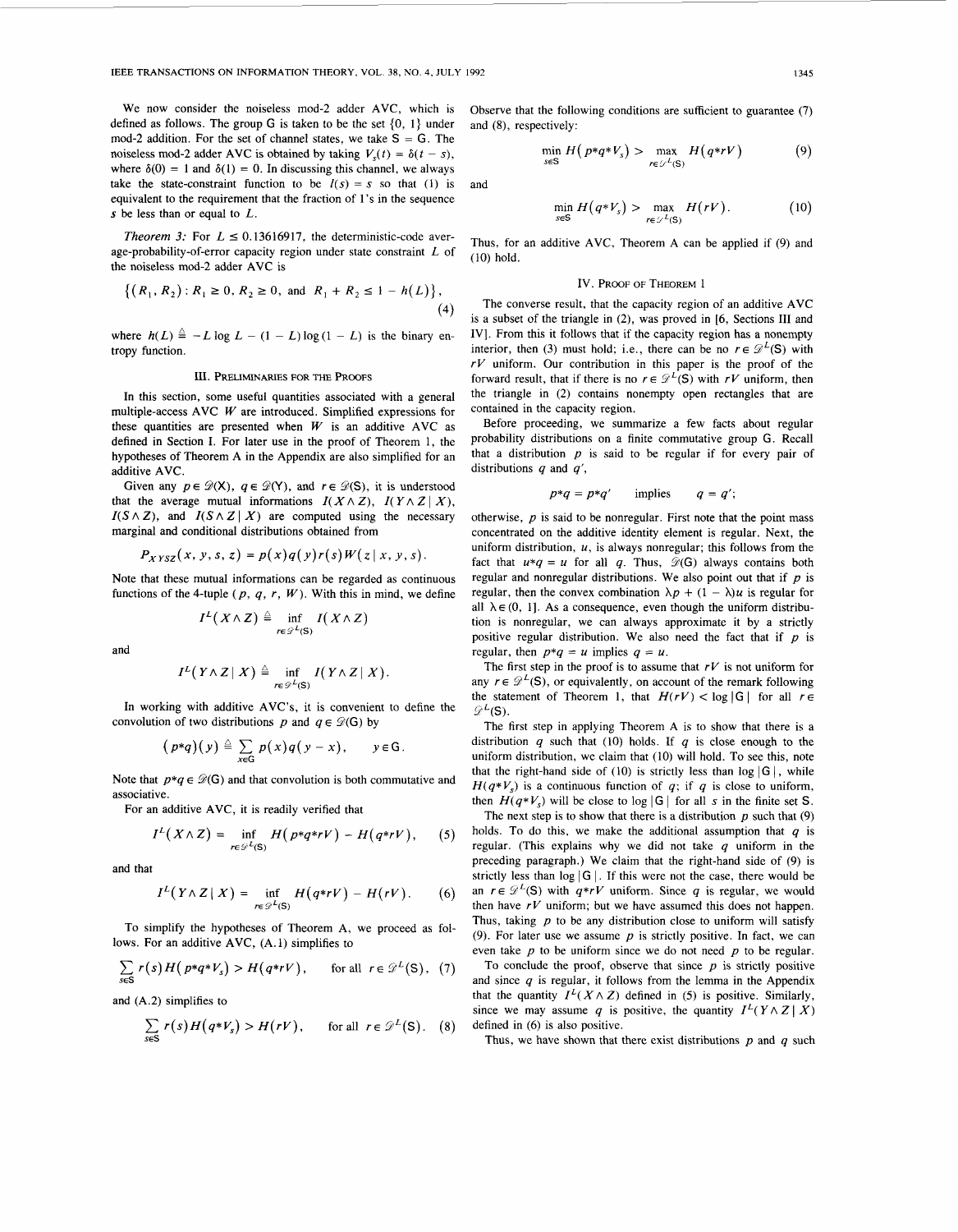**I** I

that  $(A.1)$  and  $(A.2)$  hold and such that the rectangle defined by (A.3) is nonempty.

### V. **PROOF OF** THEDREM 2

From the proof of Theorem **1,** we see that there exist distributions p (nearly uniform and positive) and *q* (nearly uniform, regular, and positive) such that the open rectangle

$$
\{(R_1, R_2) : 0 < R_1 < I^L(X \wedge Z) \\
\text{and } 0 < R_2 < I^L(Y \wedge Z \mid X)\}\tag{11}
$$

is nonempty and belongs to the capacity region. Clearly, by interchanging the roles of  $X$  and  $Y$  and  $p$  and  $q$ , there exist distributions p' (nearly uniform, regular, and positive) and *q'* (nearly uniform and positive) such that if

$$
P_{X'Y'SZ}(x, y, s, z) = p'(x)q'(y)r(s)W(z|x, y, s),
$$

then

$$
\{(R_1, R_2) : 0 < R_1 < I^L(X' \wedge Z \mid Y')
$$
\n
$$
\text{and} \quad 0 < R_2 < I^L(Y' \wedge Z)\} \tag{12}
$$

is nonempty and belongs to the capacity region. Now, the height of the rectangle in (11) is  $I^L(Y \wedge Z | X)$ . Since q is nearly uniform, (6) implies that  $I^L(Y \wedge Z | X)$  is nearly equal to

$$
\log |G| - \max_{r \in \mathscr{D}^L(S)} H(rV), \qquad (13)
$$

which is the height of the triangle in  $(2)$ . Similarly, since  $p'$  is nearly uniform, the width of the rectangle in (12),  $I^L(X' \wedge Z | Y')$ , is also nearly equal to (13), which is also the length of the base of the triangle in (2). It follows that any point in the interior of (2) belongs to the convex hull of the open rectangles  $(11)$  and  $(12)$  if  $p$ , *q* and *p', q'* are appropriately selected. Thus, every rate pair in the interior of (2) belongs to the capacity region by the usual time-sharing argument [2, p. 272]. In Section VII, we explain why state constraints cannot be present when using the time-sharing argument.

## VI. **PROOF OF** THEDREM 3

We begin with a few simplifications. First note that  $log |G| = 1$ since  $|G| = 2$ . Next, since  $l(s) = s$ ,  $r \in \mathcal{D}^L(S)$ , if and only if  $r(1) \leq L$ . Also note that for  $V_s(t) = \delta(t - s)$ ,  $rV = r$ , and so  $H(rV) = H(r) = h(r(1))$ . Hence, the maximum in (2) is simply  $\max_{0 \le t \le L} h(t) = h(L)$  when  $L \le 1/2$ , since *h* is increasing on  $[0, 1/2]$ . It now follows that  $(4)$  is simply  $(2)$  specialized to the noiseless mod-2 adder AVC. It remains to show that every point in (4) belongs to the capacity region. Since the capacity region is closed, it suffices to consider only interior points of (4). Consider the shaded regions in Fig. 1. We prove that the shaded region at the left belongs to the capacity region. A similar argument interchanging the roles of **X** and **Y** will establish that the shaded region at the right also belongs to the capacity region. Since the union of the two shaded regions is the entire triangle, a **convex-hull/time-sharing**  argument is not needed.

Suppose  $(R_1, R_2)$  belongs to the shaded region at the left in Fig. 1. We show that there exist distributions p and q such that  $(R_1, R_2)$ *R,)* belongs to the rectangle defined by (A.3) and to which Theorem A applies. To see that this is so, we need the following observations. For the noiseless mod-2 adder AVC with  $p$  being the uniform distribution and  $0 < q(1) < 1/2$ , the rectangle described by (A.3)



Fig. 1. Decomposition of triangle in (4).

becomes, after a little calculus to evaluate the necessary infima,

$$
\{(R_1, R_2) : 0 < R_1 < 1 - h(q(1)(1 - L) + q(0)L) \quad \text{and} \quad 0 < R_2 < h(q(1)(1 - L) + q(0)L) - h(L)\}.
$$
\n(14)

Now, to apply Theorem A to this rectangle, we must also satisfy (9) and (10). Since  $p$  is uniform, the left-hand side of (9) is log  $|G|$ ; since  $q(1) < 1/2$ , q is regular, and hence, (9) holds. The treatment of (10) is more delicate. In the present situation, (IO) simplifies to function, the left-hand<br>regular, and hence, (9).<br>*h*( $q(1)$ ) >  $h(L)$ .

$$
h(q(1)) > h(L).
$$

Thus, we need  $L < q(1) < 1/2$ .

Next, it is readily verified that the upper-right comer of the rectangle in (14) lies on the hypotenuse of the triangle in (4). Furthermore, the width of this rectangle varies from 0 to  $1 - h(L)$ as  $q(1)$  varies from  $1/2$  down to 0. However, we require  $L < q(1)$  $< 1/2$  for Theorem A to hold. This means that the maximum rectangle width that Theorem A can handle is

$$
\sup_{L < q(1) < 1/2} 1 - h(q(1)(1-L) + q(0)L) = 1 - h(2L(1-L)).
$$

Thus, in order for every interior point of the shaded region at the left in Fig. 1 to be included in a rectangle to which Theorem A applies, we need

$$
1 - h(2L(1 - L)) \geq \frac{1}{2} [1 - H(L)],
$$

or

$$
h(2L(1-L)) - \frac{1}{2}h(L) \leq \frac{1}{2}.
$$
 (15)

Using a computer to print a few values of  $h(2L(1 - L)) - h(L)/2$ shows that (15) holds for  $L \le 0.13616917$ .

#### VII. CONCLUSION **AND** DISCUSSION

We have given necessary and sufficient conditions in order that the deterministic-code average-probability-of-error capacity region of the discrete additive multiple-access AVC subject to a state constraint have a nonempty interior, and we have exactly determined the capacity region when state constraints are not present. We have also exactly established the capacity region of the mod-2 adder AVC when  $I(s) = s$  and  $L \le 0.13616917$ .

We now explain why we had to assume that state constraints were not present when we applied the time-sharing argument in Section V. The difficulty arises as follows. Suppose  $n = n_1 + n_2$ . Then (1) does not imply that both

26. (a) The graph of the graph of the graph with the following matrices:

\n
$$
\frac{1}{n_1} \sum_{k=1}^{n_1} l(s_k) \leq L \quad \text{and} \quad \frac{1}{n_2} \sum_{k=1}^{n_2} l(s_{n_1+k}) \leq L, \quad (16)
$$